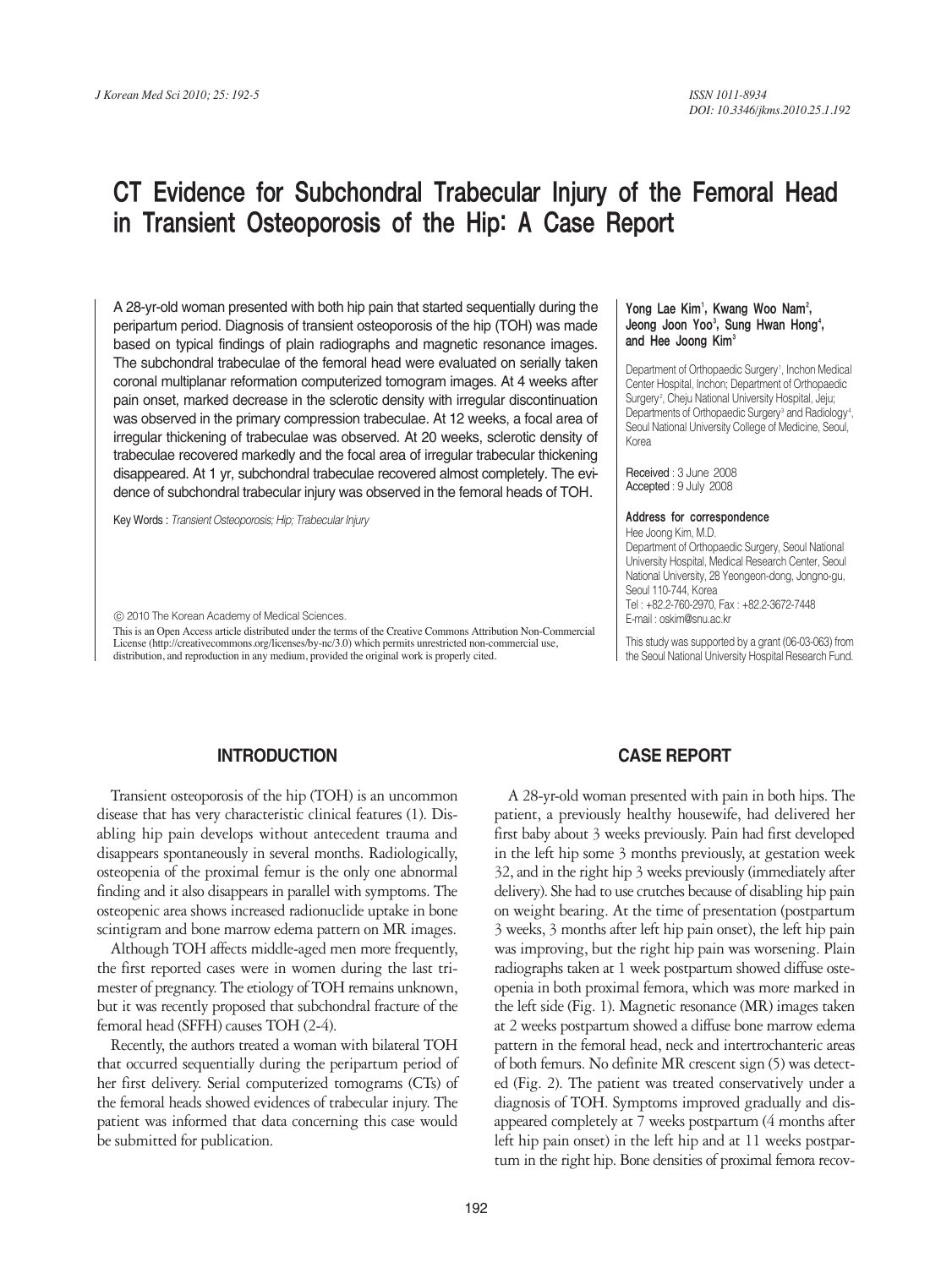ered in parallel with symptomatic improvement (Fig. 3). Follow-up MR images taken at 7 weeks postpartum showed markedly reduced bone marrow edema in the left and increased bone marrow edema in the right. (Fig. 4).

Coronal multiplanar reformation (MPR) CT images were taken serially to evaluate the condition of trabecular bone of the femoral heads (Fig. 5). The first CT images taken at 4 weeks postpartum (4 weeks after right hip pain onset, and



Fig. 1. A 28-yr-old woman with pain in both hips, which occurred at gestation 32 weeks in the left hip and immediately after delivery in the right. Anteroposterior radiograph obtained 1 week postpartum shows marked osteopenia in both proximal femurs.

12 weeks after left hip pain onset) showed marked decreases in the sclerotic densities of primary compression trabeculae with irregular discontinuation, more so in the right. In addition, a focal area showing irregular thickening of trabeculae was observed in the left femoral head, and in the right femoral head, breakages of subchondral bone with a linear dense scle-



Fig. 2. MR images taken at 2 weeks postpartum demonstrate the presence of a typical bone marrow edema pattern in both proximal femurs. T1-weighted coronal image (upper) shows decreased signal intensity area in the femoral head, neck, and intertrochanteric areas. With gadolinium enhancement (lower), the decreased intensity area was markedly enhanced.



Fig. 3. Serial radiographs taken during follow-up. (A) Anteroposterior radiograph obtained at 4 weeks postpartum shows marked osteopenia in both proximal femurs. The bone density in the left side had increased and that in the right side had decreased slightly as compared with radiographs taken at 1 week postpartum (Fig. 1). (B) Anteroposterior radiograph obtained at 7 weeks postpartum shows increased osteopenia in the right femoral head. However, bone density in the left femoral head had recovered markedly. At this time, the left hip pain had almost completely disappeared. (C) Anteroposterior radiograph obtained at 11 weeks postpartum shows markedly increased bone density in both femoral heads. At this time, the right hip pain had almost completely disappeared. (D) Anteroposterior radiograph obtained at 20 weeks postpartum shows complete bone density recovery in both femoral heads. Slight dimpling (arrow) is observed in the superolateral end of the right femoral head, and this was persistent on anteroposterior radiograph taken at one year postpartum.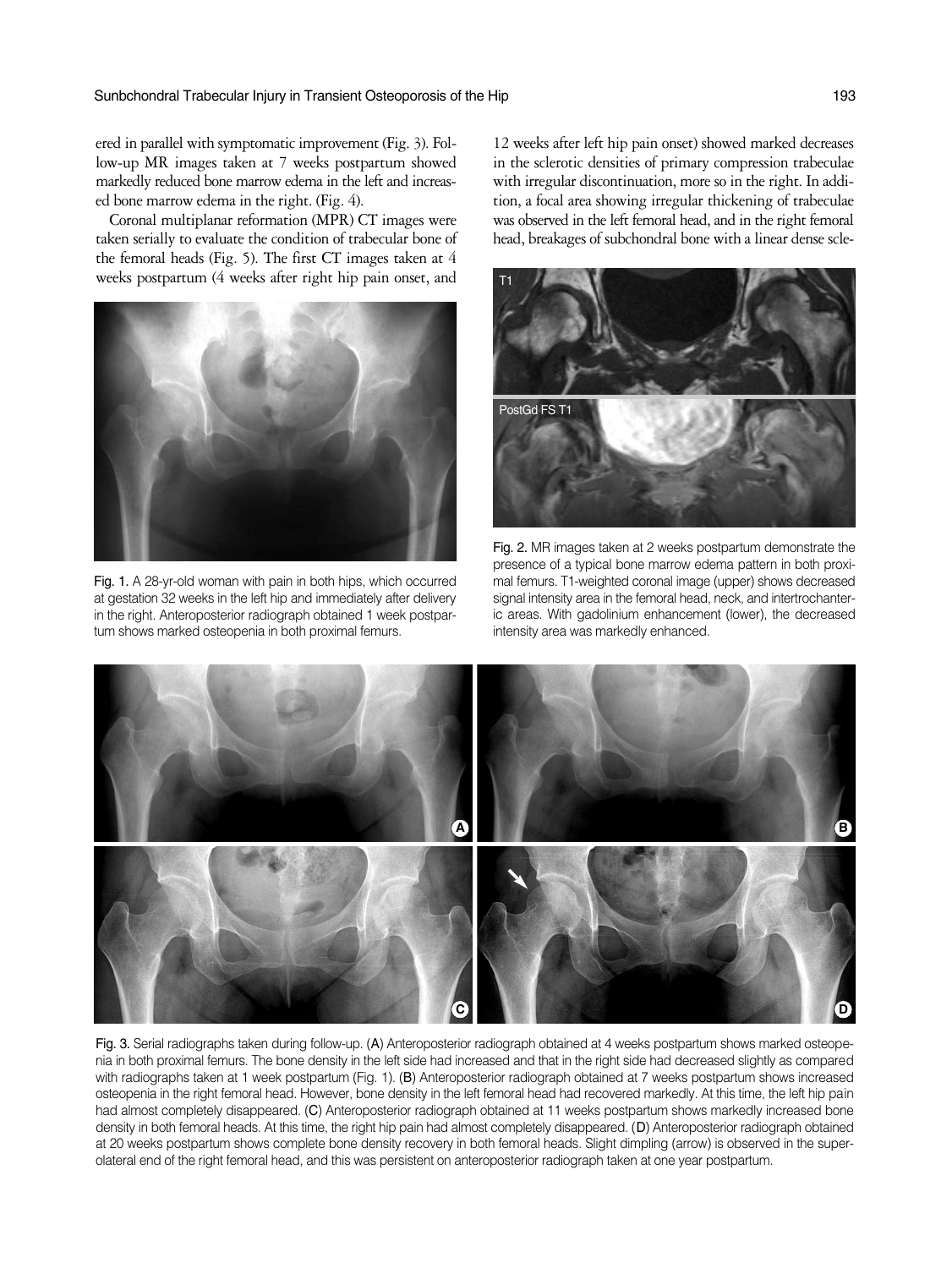

Fig. 4. On MR images taken at 7 weeks postpartum, the bone marrow edema in the left proximal femur had decreased markedly, whereas bone marrow edema persists in the right proximal femur. At this time, left hip pain had almost completely disappeared.

rotic line crossing vertical trabeculae (suggestive a fracture line) were observed. On the second CT images taken at 11 weeks postpartum (11 weeks after right hip pain onset, 19 weeks after left hip pain onset), sclerotic densities of primary compression trabeculae had recovered markedly in both femoral heads. A focal area showing irregular thickening of trabeculae was also observed in the right femoral head. Third CT images taken at 20 weeks postpartum (20 weeks after right hip pain onset, 28 weeks after left hip pain onset) demonstrated increased trabecular density in both femoral heads, and the focal area of irregular trabecular thickening disappeared in both heads. The fourth set of CT images taken at 1 yr postpartum showed almost complete recovery of primary compression trabeculae in both femoral heads.

## **DISCUSSION**

The etiology of TOH remains unknown, but several hypotheses have been proposed (1, 6). These include intermittent compression of the obturator nerve, a non-traumatic form of reflex sympathetic dystrophy, viral infection, transient ischemic insult to bone, hormonal imbalance and trauma. Recently, SFFH had been proposed as a possible etiology (2-4, 6, 7).

Noorda et al. (6) and Plenk et al. (8) have described the histological findings of biopsy specimens of the femoral head in TOH. Both observed irregular new bone formation in apposition to trabeculae. Noorda et al. (6) considered that microfracture might play a role in the early pathophysiology in TOH, whereas Plenk et al. (8) described new bone formation as microcallus-like, but considered that it was not associated with microfractures. In our case, irregular trabecular bone thickening was observed in both femoral heads in late stage of TOH, and this disappeared gradually. In view of our CT



Fig. 5. Serial coronal 3D-CT images taken during follow-up are shown. Coronal CT image of a healthy young woman (control) shows well-oriented vertical primary compression trabeculae with normal bone density in both femoral heads. Image obtained at 4 weeks postpartum (4 w) shows reduced bone density in both proximal femurs, and a loss of thickness and continuation of vertical primary compression trabeculae. Area of irregular spotty increased bone density (arrowhead) is observed in the left femoral head immediately below the subchondral bone plate. Breakages of the subchondral bone plate (short arrows) and a sclerotic line (long arrow) obliquely crossing vertical primary compression trabeculae are observed in the right femoral head. Image taken at 11 weeks postpartum (11 w) shows a marked increase in trabecular density in both femoral heads. Area of irregular spotty bone density (arrowhead) is also observed in the right femoral head. Image taken at 20 weeks postpartum (20 w) shows almost normal appearing vertical trabeculae in both femoral heads. The irregular spotty bone density decreased. Image taken at one year postpartum (1 y) shows normalized vertical trabeculae in both femoral heads. The irregular spotty bone density has decreased further at this stage.

findings, which suggested subchondral fracture in the right femoral head, we consider that irregular trabecular thickening is due to callus formation around injured trabeculae which is gradually remodeled.

Todd et al. (9) observed lesions of irregular bone accretion around trabeculae of the femoral head in cadavers and patients suffering from femoral neck fractures, osteoarthrosis, and rheumatoid arthritis. They concluded that these lesions were uniting fatigue fractures of isolated trabecula. This suggests